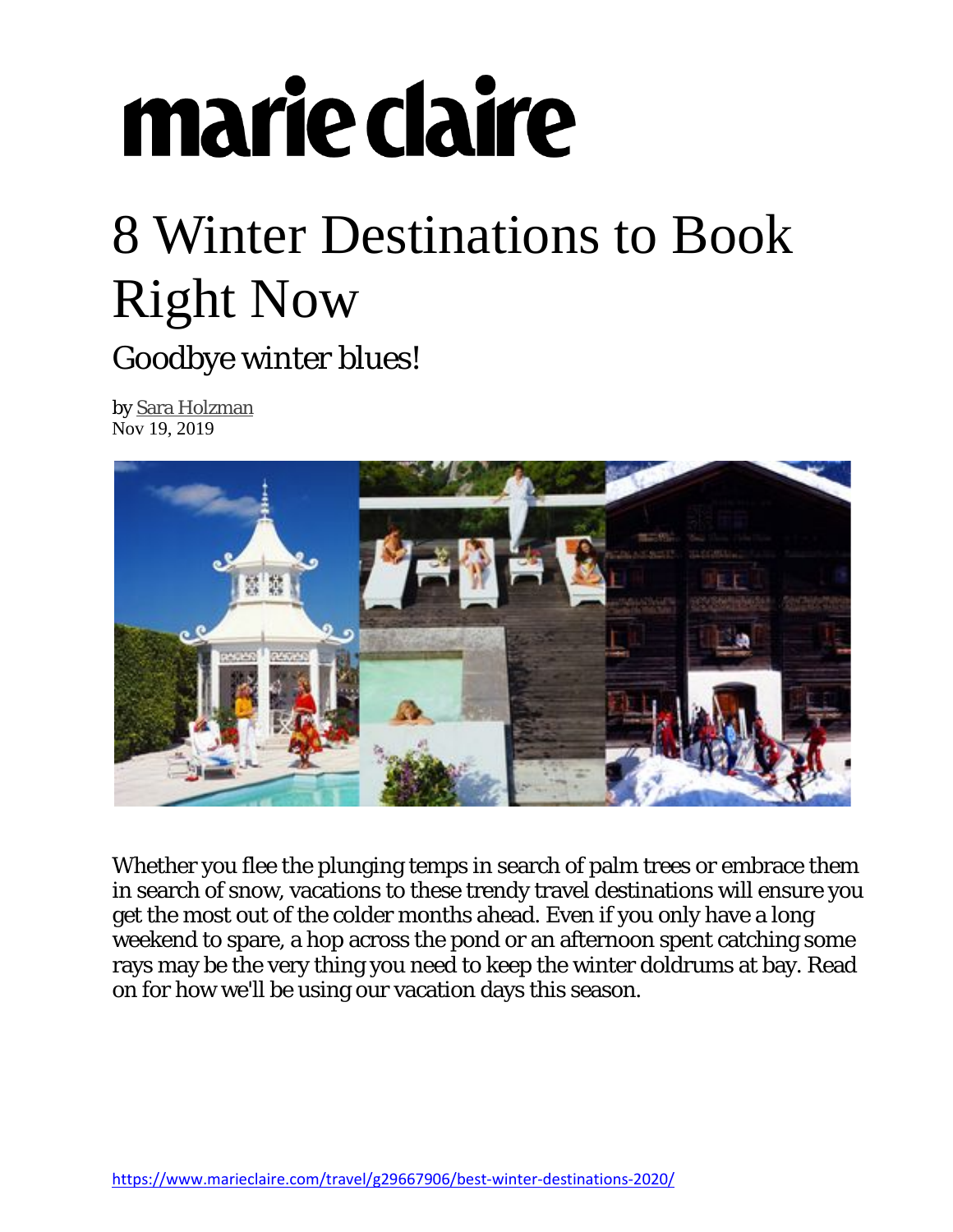

Lodge at Blue Sky, where the perfectly-packed powder is never a disappointment. Stay in one of the lodges, suites, or free standing homes on the 3,500-acre ranch amongst the Uinta and Wasatch Mountain range. Take part in alpine yoga, backcountry skiing, andfor those who favor an adrenaline rush-even dare devil heli-ski experiences. Dine on organic, locally sourced ingredients at the restaurant Yuta, book a massage at the wellness sanctuary, and unwind with a whisky tasting in The Yurt overlooking the valley and surrounding mountains.



#### 1.Wanship, Utah

If outdoor adventure combined with some R&R is what you're after, get yourself to The Lodge at Blue Sky, where the perfectly-packed powder is never a disappointment. Stay in one of the lodges, suites, or free standing homes on the 3,500-acre ranch amongst the Uinta and Wasatch Mountain range. Take part in alpine yoga, backcountry skiing, and—for those who favor an adrenaline rush—even dare devil heli-ski experiences. Dine on organic, locally sourced ingredients at the restaurant Yuta, book a massage at the wellness sanctuary, and unwind with a whisky tasting in [The Yurt](https://aubergeresorts.com/bluesky/dine/the-yurt/) overlooking the valley and surrounding mountains.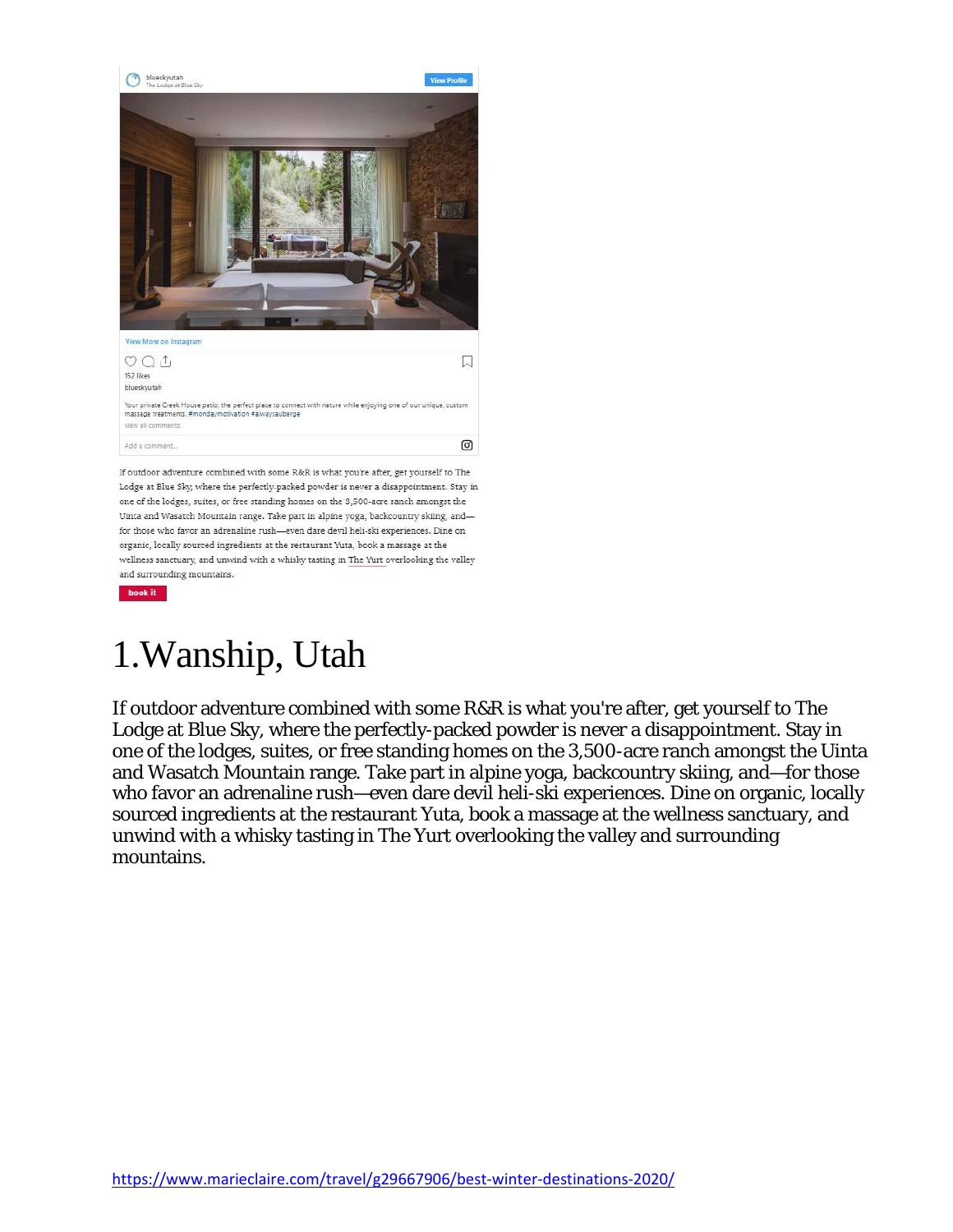

#### 2. Palm Beach, Florida

Find yourself transported to a world of pastel colors, pearls, and palm trees when you arrive in Palm Beach this winter season. Whether you're about beach time, shopping, or nightlife, this town has something for everyone. Stay at The Breakers, a remarkable Italian-Renaissance style property built in 1896, with ornate decor and amenities fit for royalty (quite literally, Princess Diana and Prince Charles once stayed here!). The hotel's [cultural](https://www.palmbeachculture.com/things-to-do/cultural-concierge/)  [concierge](https://www.palmbeachculture.com/things-to-do/cultural-concierge/) can curate museum visits for non-beach days, but be sure to first book a table for The Circle Brunch where you can imbibe in caviar and champagne for breakfast. For a retro Mad Men–style dining experience, try [Flagler's](https://www.thebreakers.com/dining/flagler-steakhouse/) all-American steakhouse.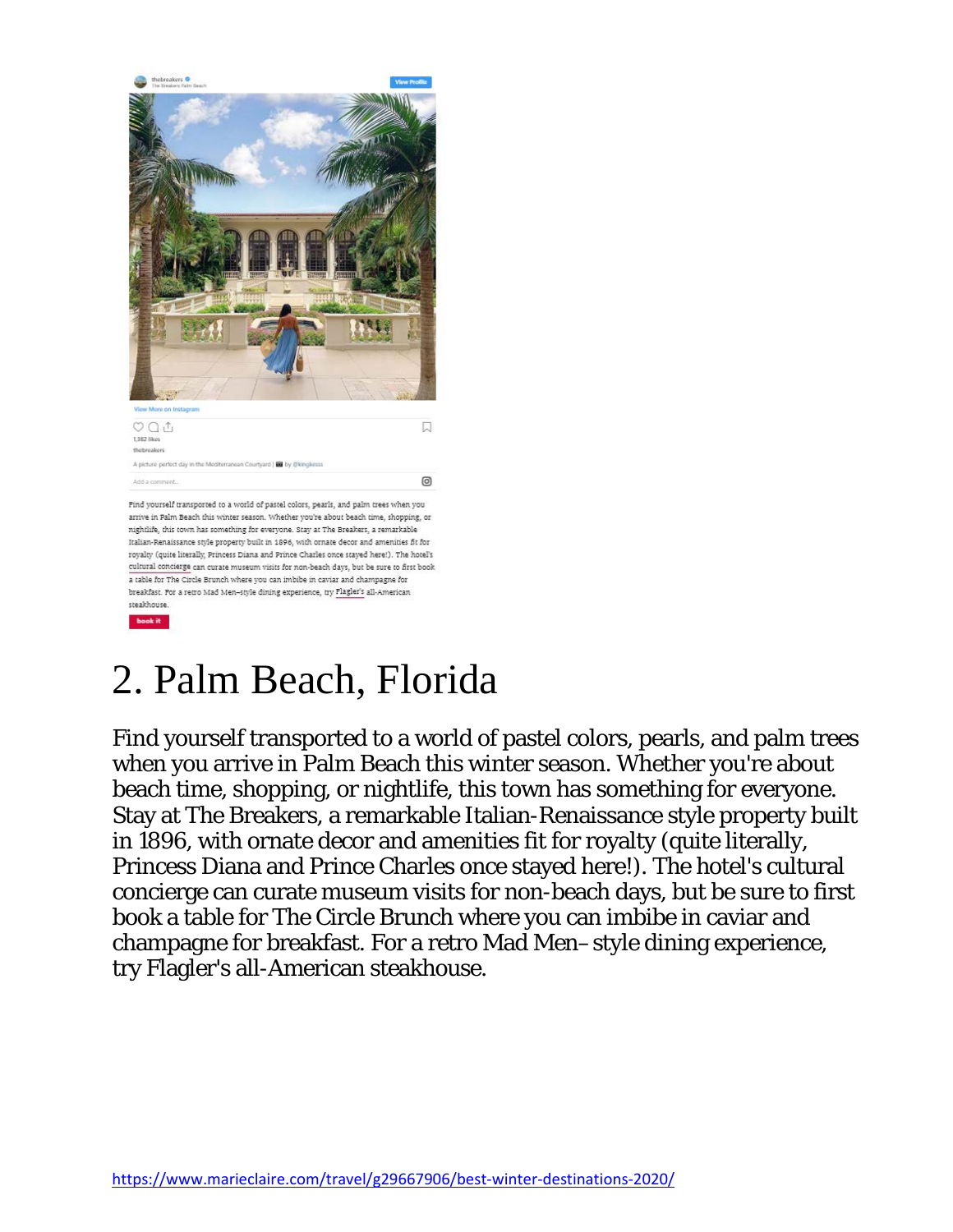

#### 3. London, England

London is always a good idea, and with more direct flights from the states at more affordable prices than ever, there's no better time to visit than this winter. Stay in Soho at the trendy Ham Yard Hotel, whose features—a bowling alley and movie theater—may tempt you to never leave. Visit the usual suspects (Big Ben, The Eye, London Bridge) if it's your first time. If you're a pro, walk around the city with a pit stop at [Borough Market,](http://boroughmarket.org.uk/) book afternoon tea at [The Woseley,](https://www.thewolseley.com/) eat pub fare at [The Grenadier,](https://go.redirectingat.com/?id=74968X1525081&xs=1&url=https%3A%2F%2Fwww.tripadvisor.com%2FAttraction_Review-g186338-d258348-Reviews-The_Grenadier-London_England.html&sref=https%3A%2F%2Fwww.marieclaire.com%2Ftravel%2Fg29667906%2F7-winter-destinations-to-book-right-now%2F) and sip cocktails at [The Connaught.](https://www.the-connaught.co.uk/rooms-and-suites/?ds_rl=1265069&gclid=Cj0KCQiAno_uBRC1ARIsAB496IWUj4QuAEF8PHCWmprmcIHdo-FCVOxmX8Zwyp0k6iSrTUFKE2XFbJEaAtVREALw_wcB&gclsrc=aw.ds)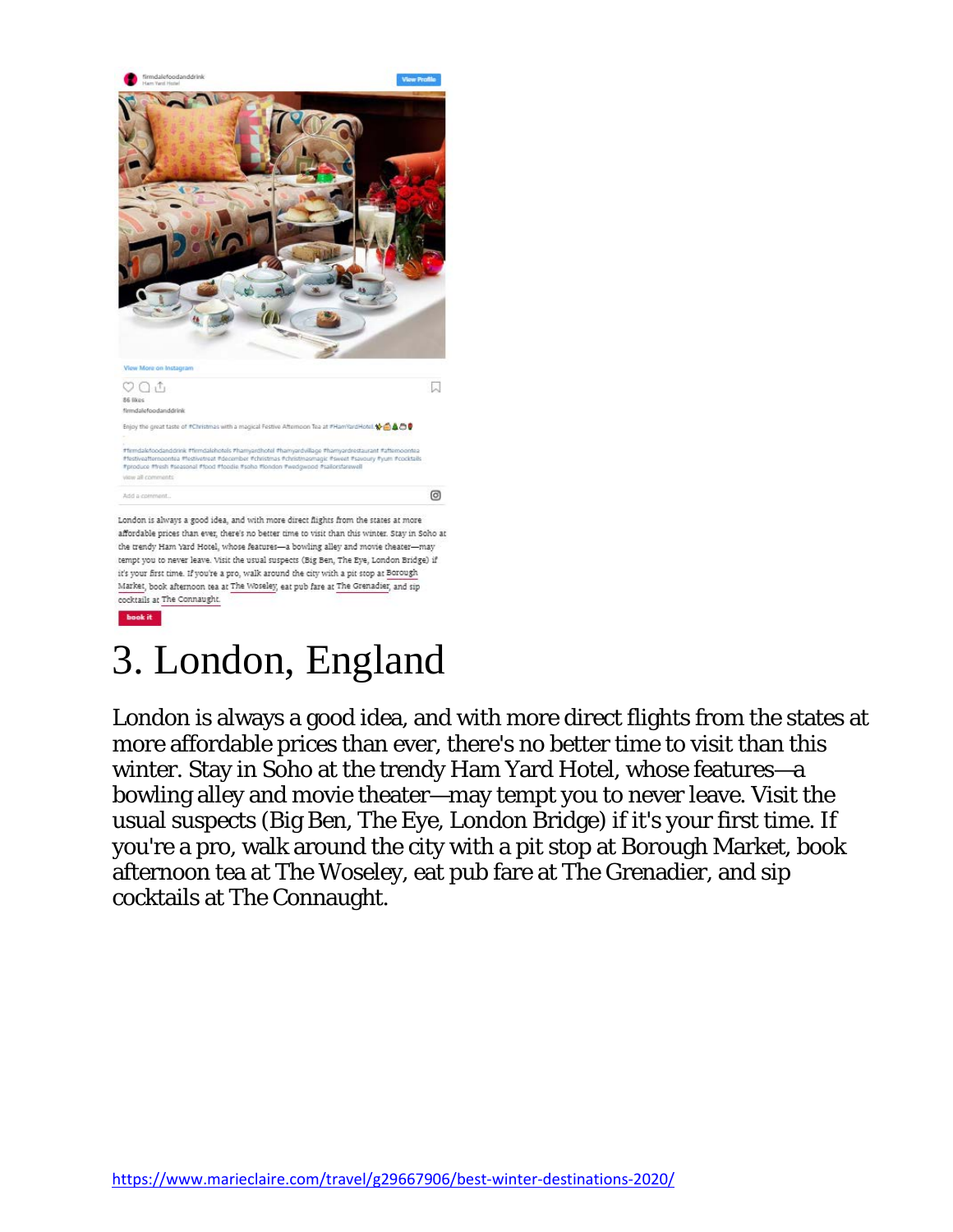| thelorenbermuda<br>The Coren at Pink Beach                                                                                                                                    | <b>View Profile</b> |
|-------------------------------------------------------------------------------------------------------------------------------------------------------------------------------|---------------------|
|                                                                                                                                                                               |                     |
|                                                                                                                                                                               |                     |
|                                                                                                                                                                               |                     |
|                                                                                                                                                                               |                     |
|                                                                                                                                                                               |                     |
|                                                                                                                                                                               |                     |
|                                                                                                                                                                               |                     |
|                                                                                                                                                                               |                     |
|                                                                                                                                                                               |                     |
|                                                                                                                                                                               |                     |
|                                                                                                                                                                               |                     |
|                                                                                                                                                                               |                     |
|                                                                                                                                                                               |                     |
|                                                                                                                                                                               |                     |
|                                                                                                                                                                               |                     |
|                                                                                                                                                                               |                     |
|                                                                                                                                                                               |                     |
|                                                                                                                                                                               |                     |
|                                                                                                                                                                               |                     |
|                                                                                                                                                                               |                     |
|                                                                                                                                                                               |                     |
|                                                                                                                                                                               |                     |
|                                                                                                                                                                               |                     |
|                                                                                                                                                                               |                     |
|                                                                                                                                                                               |                     |
|                                                                                                                                                                               |                     |
|                                                                                                                                                                               |                     |
|                                                                                                                                                                               |                     |
|                                                                                                                                                                               |                     |
|                                                                                                                                                                               |                     |
|                                                                                                                                                                               |                     |
|                                                                                                                                                                               |                     |
|                                                                                                                                                                               |                     |
| View More on Instagram                                                                                                                                                        |                     |
|                                                                                                                                                                               |                     |
| $\bigcirc$ $\bigcirc$ $\bigcirc$                                                                                                                                              |                     |
| 208 likes                                                                                                                                                                     |                     |
| thelorenbermuda                                                                                                                                                               |                     |
| "The ocean was magical to her, its depths and mysteries were boundless, its call invisiatible." - Jeff Mariotte [<br>@hannahcecille]                                          |                     |
| view all comments.                                                                                                                                                            |                     |
| Add a comment                                                                                                                                                                 | ග                   |
|                                                                                                                                                                               |                     |
| Just a short flight from the east coast, Bermuda is known for its pink sand beaches and                                                                                       |                     |
| brilliant turquoise waters. Stay at The Loren, a seaside resort that prides itself on                                                                                         |                     |
| incorporating green practices in their day-to-day, like conserving rain water and a zero-                                                                                     |                     |
|                                                                                                                                                                               |                     |
| waste approach to dining. Relax by the pool, book a Bermuda Pink massage at the new<br>Sisley spa, and eat crispy fish tacos paired with an umbrella drink at the Beach Club. |                     |

#### 4. Bermuda

book it

Just a short flight from the east coast, Bermuda is known for its pink sand beaches and brilliant turquoise waters. Stay at The Loren, a seaside resort that prides itself on incorporating green practices in their day-to-day, like conserving rain water and a zerowaste approach to dining. Relax by the pool, book a Bermuda Pink massage at the new Sisley spa, and eat crispy fish tacos paired with an umbrella drink at the Beach Club.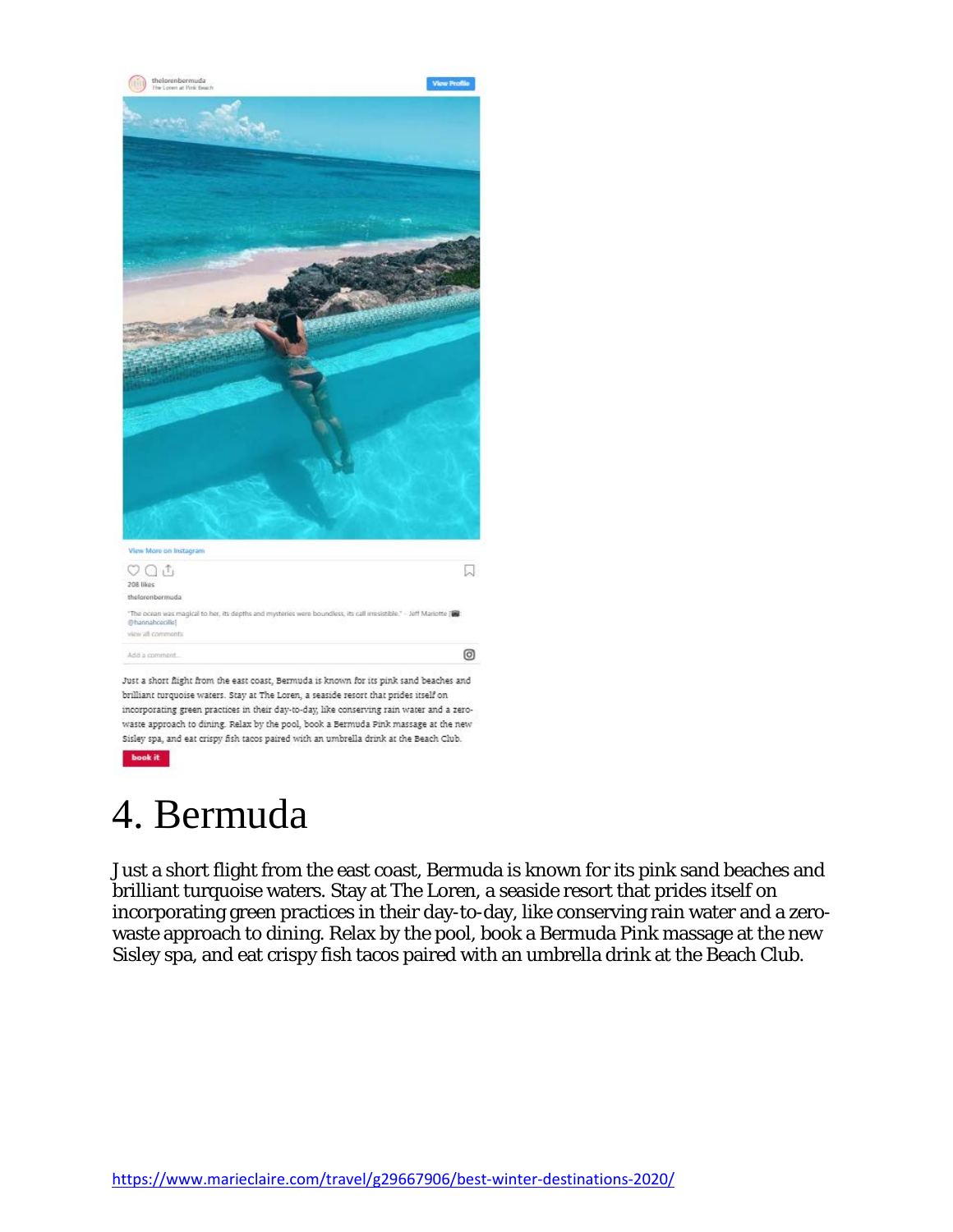

### 5. New Orleans, Louisiana

With the summer heat having abided, winter is prime time for a trip to New Orleans. Stay at the charming Soniat House, a red brick Creole townhouse located in the French Quarter. Eat and drink your way through the city, wander NOMA, the New Orleans Museum of Art, and enjoy a jazz-filled afternoon at [Commander's Palace,](https://www.commanderspalace.com/) a Big Easy institution.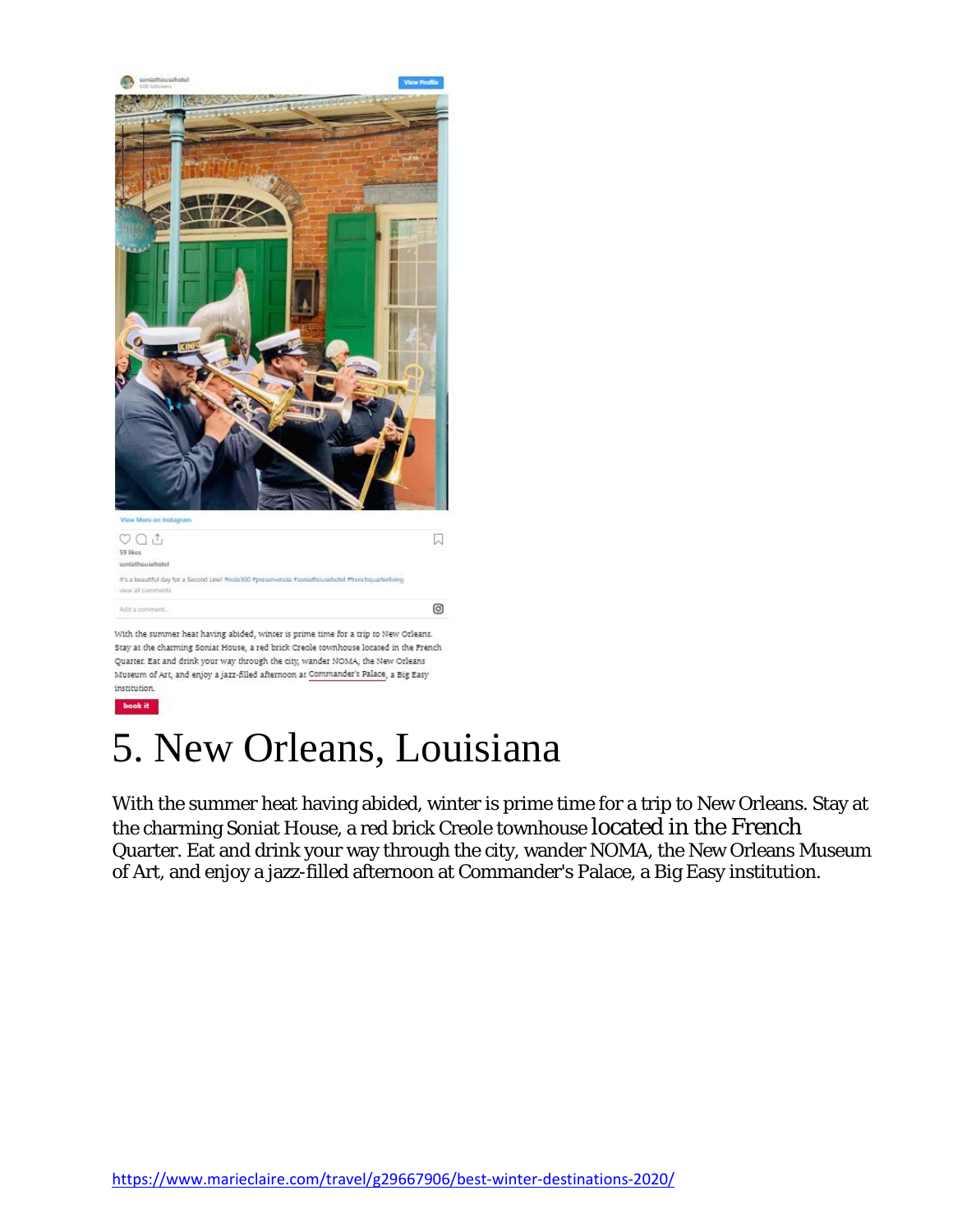

#### 6. Los Cabos, Mexico

When the temps drop, head south to Los Cabos, nestled between the Pacific Ocean and the Sea of Cortez on the Baja peninusula. Stay at the newly opened Solaz Resort, designed with indigenous woods to blend into the natural environment. Spend your days scuba diving amongst the nearby reefs and your evenings sipping mezcal margs in the gentle breeze. For delicious farm-to-table fare, book a reservation at [Flora Farms](https://www.flora-farms.com/) set on a 25-acre organic working farm at the foothills of the Sierra de la Laguna Mountains.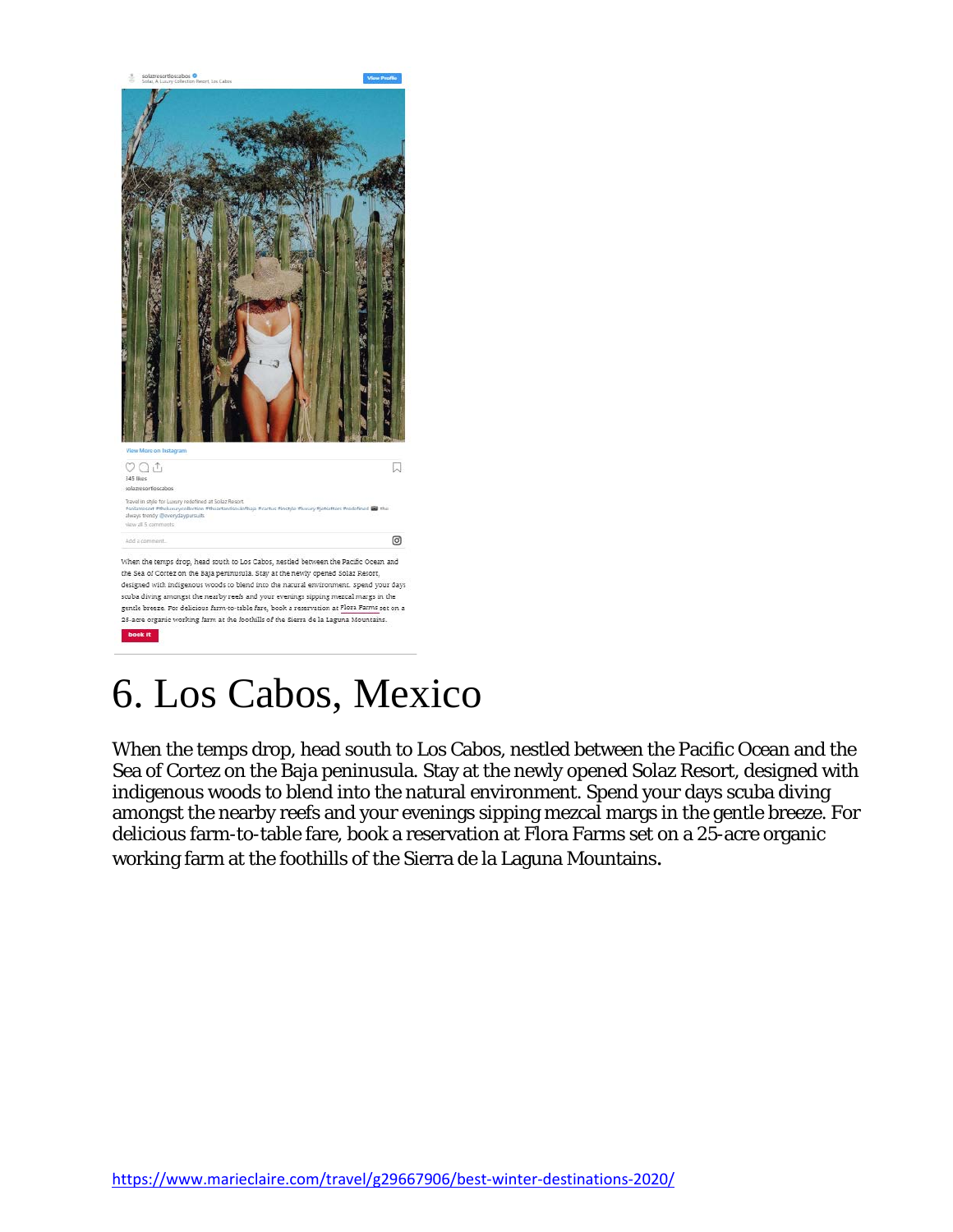

The property, once a stomping ground for Frank Sinatra, Sammy Davis Jr., and Dean Martin, has breathtaking views of the Atlantic Ocean and ultra-cool interiors designed by Jonathan Adler himself. Lounge at one of the two outdoor pools or spend the day pampering at the 42,000 square-foot spa.

book it

#### 7,Manalapan, Florida

Located on Florida's Gold Coast, The Eau, is equal parts glamour and sheer relaxation. The property, once a stomping ground for Frank Sinatra, Sammy Davis Jr., and Dean Martin, has breathtaking views of the Atlantic Ocean and ultra-cool interiors designed by Jonathan Adler himself. Lounge at one of the two outdoor pools or spend the day pampering at the 42,000 square-foot spa.